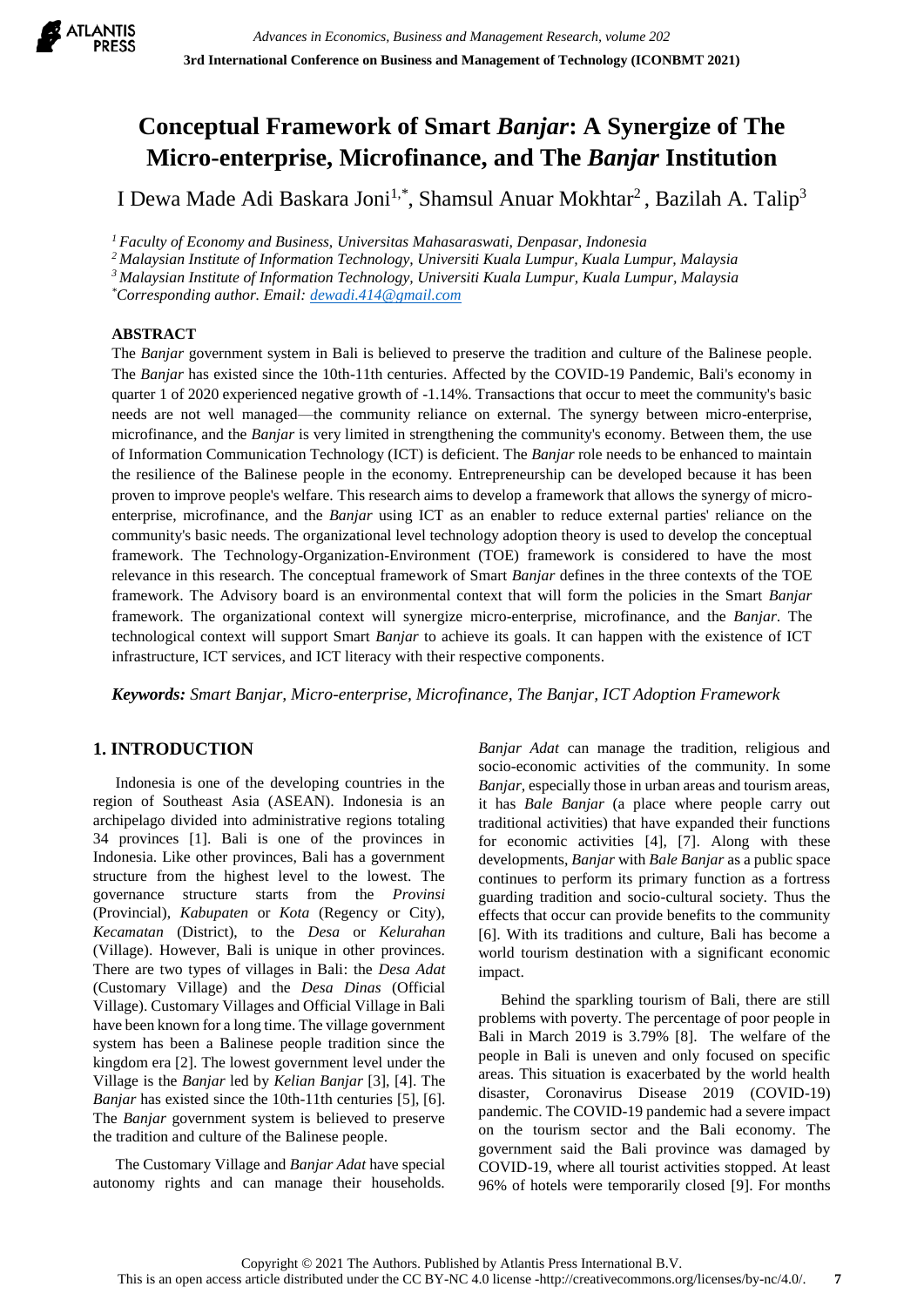the tourism destinations, accommodation, food and beverage providers, and supporting industries were forced to stop operating. Affected by the COVID-19 Pandemic, Bali's economy in the first three months (quarter 1) of 2020 experienced negative growth of - 1.14%, which was even lower than the national rate of 2.97%. That means the first negative growth in the last ten years [10]. A survey stated that 66.53% of Balinese people experienced a decrease in income, and 81.82% indicated their savings began to decrease. As many as 50.83% of the Balinese stated that they had difficulty getting food, and 21.01% of them were forced to pile up food at home [9].

Tourism in Bali relies on Village and *Banjar* as the foremost fortress in preserving the culture and tradition that currently the object of tourism. The role of Village and *Banjar* that impact tourism development should positively affect Bali people's welfare. As the lowest governance structure and indigenous community, the *Banjar's* role needs to be enhanced to maintain the Balinese people's resilience in the economy. The *Banjar* government can collaborate with financial institutions to ensure sustainability and improve the Balinese people's economy. According to the Bali Provincial Regulation Number 4 the Year 2019 regarding Customary Villages (*Desa Adat*), *Labda Pacingkreman Desa Adat*, referred to as LPD, is a Village Credit Institution owned by Customary Village which is domiciled in Customary Village.

Currently, there are Village Credit Institutions (Lembaga Perkreditan Desa or LPD) and Koperasi as microfinance institutions in Bali. LPD, as a microfinance institution, is a unique business entity. LPD only exists in Bali and is managed based on Balinese cultural philosophy [11]. If viewed from the history of the formation and principles of the LPD and *Koperasi*, the microfinance institution should resolve the community's economic problems. The existence and role of LPD's are needed in forming micro and small enterprises to boost the economy of the rural community [12]. However, many people are still lacking and even classified as poor because they do not have access to these financial institutions. That is because programs in the *Banjar* government have lack integration with existing programs in microfinance institutions. The program's integration can carry the concept of "Smart Village" with a more appropriate structure, namely "Smart *Banjar*".

Innovation by developing the concept of "Smart *Banjar*" can increase the capacity and role of the *Banjar*. The increase is to be able to ensure the economic sustainability of the community. In this digital era, innovation with the support of technology can be integrated with Balinese culture [13]. *Banjar* can manage citizen data with more valuable such as the purchasing power of each citizen. The data can be integrated with microfinance institutions so that economic turnover

occurs as expected. Every residents' house, which consists of several people, must have its primary and secondary needs. Those needs should be fulfilled by residents who have appropriate business activities (microenterprises). The reality is that the supply and demand relationship is not yet fully formed. Transactions spread outside the *Banjar* environment and even the village environment. Likewise, with money circulating in the transaction. If a micro-financial institution (LPD and *Koperasi*) is involved in managing this transaction, the transaction profits can be returned to the citizens in the form of share-profits or dividends. A synergy between *Banjar*, Microenterprise, and Microfinance is needed to make this happen.

The synergy between *Banjar*, microenterprise, and microfinance can be done by developing a framework. The Framework involves technology, in this case, Information Communication Technology (ICT). Application of ICT to maximize the performance function of each element. This research will develop an ICT adoption framework in the Smart *Banjar* concept. That concept by synergizing the existing microenterprise, microfinance, and the *Banjar* itself.

# **2. LITERATURE REVIEW**

Smart *Banjar* is a technological innovation concept that has never existed. Developing the Smart *Banjar* concept will involve various entities, community groups, and even various stakeholders and related organizations. Technological innovation is neither a single event nor even a small number of discrete events. Technological innovation involves a rich embroidery of events: many activities, many decisions, and many bits of behaviour on the part of individuals and social units, most of whom are not even self-consciously aware of being part of such a process [14].

TPB, TAM, and UTAUT theories are the most frequently used models or frameworks. However, these theories analyze the technology adoption process at the individual level [15], [16]. At the organizational level, the technology adoption process has three theories: DOI, TOE, and IT [15]. DOI and TOE are technology adoption theories at the firm level [16]. The ICT adoption theories are mapped in table 1 below.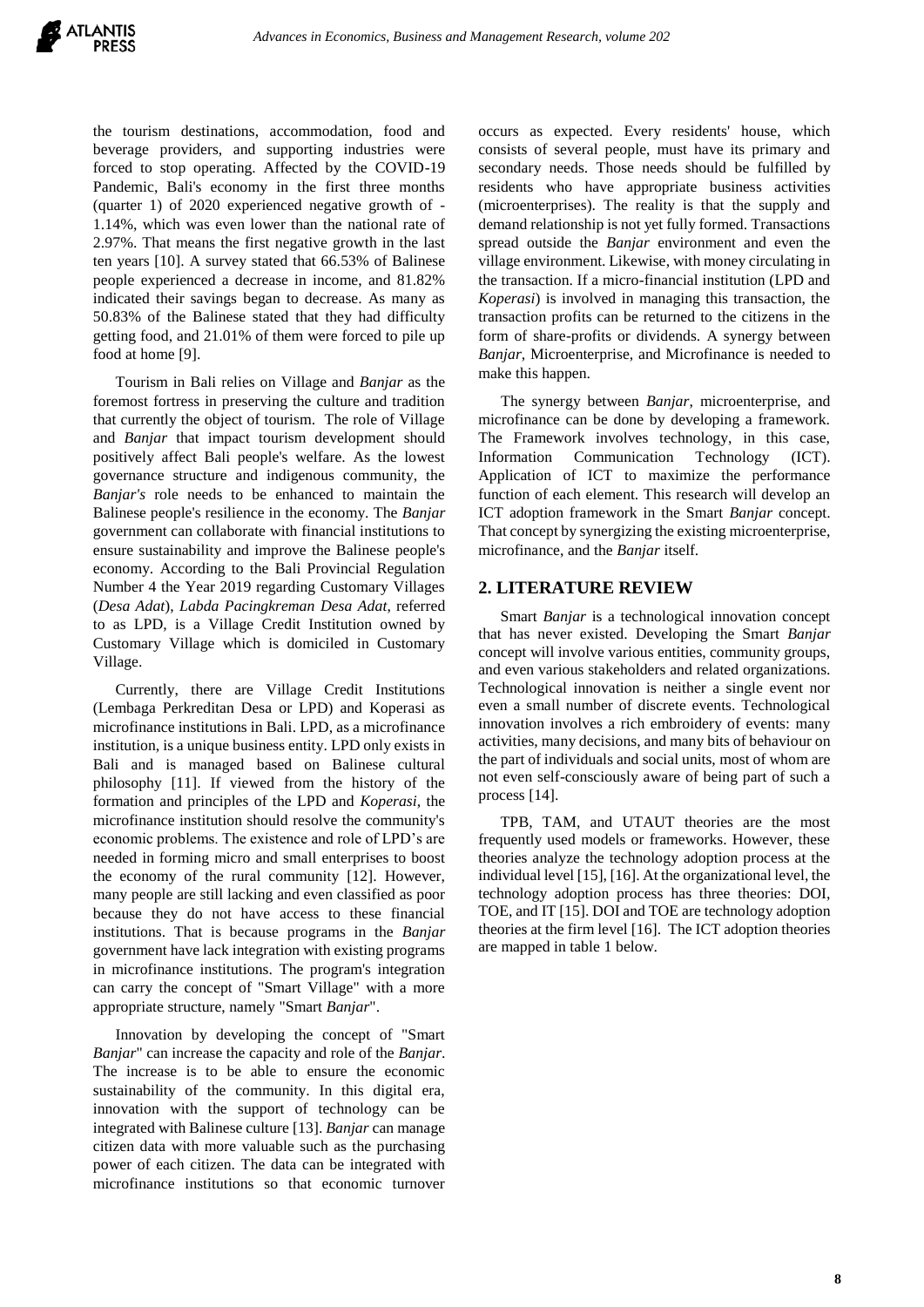

| No.            | <b>Framework Name</b>                                               | <b>Authors</b><br>(Year)                           |                            | <b>Unit of Analysis</b> | <b>Level of Relevance</b> |                    |      |
|----------------|---------------------------------------------------------------------|----------------------------------------------------|----------------------------|-------------------------|---------------------------|--------------------|------|
|                |                                                                     |                                                    | <b>Individual</b><br>Level | Organizational<br>Level | Low                       | Moderate           | High |
| $\mathbf{1}$   | Theory of Planned<br><b>Behavior</b> (TPB)                          | Ajzen (1985,<br>1991)                              | $\checkmark$               |                         | $\checkmark$              |                    |      |
| $\overline{2}$ | Technology<br>Acceptance The<br>model (TAM)                         | Davis,<br>Bogozzi and<br>Warshaw<br>(1989)         | V                          |                         |                           | V                  |      |
| 3              | TAM2                                                                | Vankatesh and<br>Davis (2000)                      | $\checkmark$               |                         |                           | $\boldsymbol{\nu}$ |      |
| $\overline{4}$ | TAM3                                                                | Vankatesh and<br>Bala (2008)                       | $\checkmark$               |                         |                           | $\checkmark$       |      |
| 5              | Unified Theory of<br>Acceptance and Use<br>of Technology<br>(UTAUT) | Vankatesh,<br>Morris, Davis<br>and Davis<br>(2003) | V                          |                         | ✓                         |                    |      |
| 6              | Diffusion of<br>Innovation (DOI)                                    | Rogers (1995)                                      |                            | V                       | V                         |                    |      |
| $\tau$         | Technology-<br>Organization-<br>Environment (TOE)                   | Tornatzky and<br>Fleischer<br>(1990)               |                            | V                       |                           |                    |      |
| 8              | <b>Institutional Theory</b><br>(TT)                                 | Scott and<br>Christensen<br>(1995)                 |                            | V                       | ✓                         |                    |      |

Table 1. Mapping of ICT Adoption Theories

Can be seen in table 1 above, a mapping of existing ICT adoption theories. Unit of analysis is used to determine the level of use of the theory. Whether at the individual or organizational level. Furthermore, the level of relevance is made into three levels starting from low, moderate, and high. Based on the mapping, it can be concluded that a unit of analysis is needed at the organizational level for the development of a conceptual framework, and the level of relevance is high. Therefore, Technology-Organization-Environment (TOE) is the ICT adoption theory that has been used.

In this research, the basic theory that is the basis for developing the framework is TOE. TOE framework is a theory of technology adoption developed by Tornatzky and Fleischer in 1990. In the TOE framework, there are three key contexts. The first is the technological context. According to [17], the technological context represents the existing technology and the alignment of the latest technologies relevant to the organization (i.e., internal and external technologies) [15]. The second is the organizational context. According to [17], organizational context relates to the size and range of the organization (i.e., scope, size, and managerial structure) [15]. The third is the environmental context. According to [17], the environmental context of an area in which a company does business (i.e., industry, competitors, and government regulation) [15].

The TOE framework is a generic theory which only mentions several dimensions that influence technology adoption. The TOE framework can be adapted without specifying the factors for each dimension. Researchers can choose the factors from each dimension according to the innovation's characteristics and the organization itself [18]. The Smart *Banjar* concept involves a fairly complex internal and external organizational structure. This is because *Banjar* is a traditional or customary community at the same time as an official structure. Several reasons are the justification for this research to use TOE as a basic framework: 1. The Smart *Banjar* concept involves the *Banjar* structure, Microenterprise, and Microfinance to work together. Therefore, TOE is a suitable framework for applying a technological innovation that involves internal and external organizations; 2. The TOE framework has been used in various studies related to Smart Village, Smart Rural, and Smart City. The TOE framework is also used to analyze the readiness to adopt new technologies that require synergy between the community, government, and professionals who manage these innovations; 3. The context of technology, organization, and environment is considered comprehensive to cover all Smart *Banjar* concept elements.

# **3. METHOD**

This research presents a critical review of the literature. The systematic literature review aims to justify and broad observations about what researchers have produced in recent years. The systematic literature review is directed according to the topic discussed and will answer the research questions as well as the objectives of this study.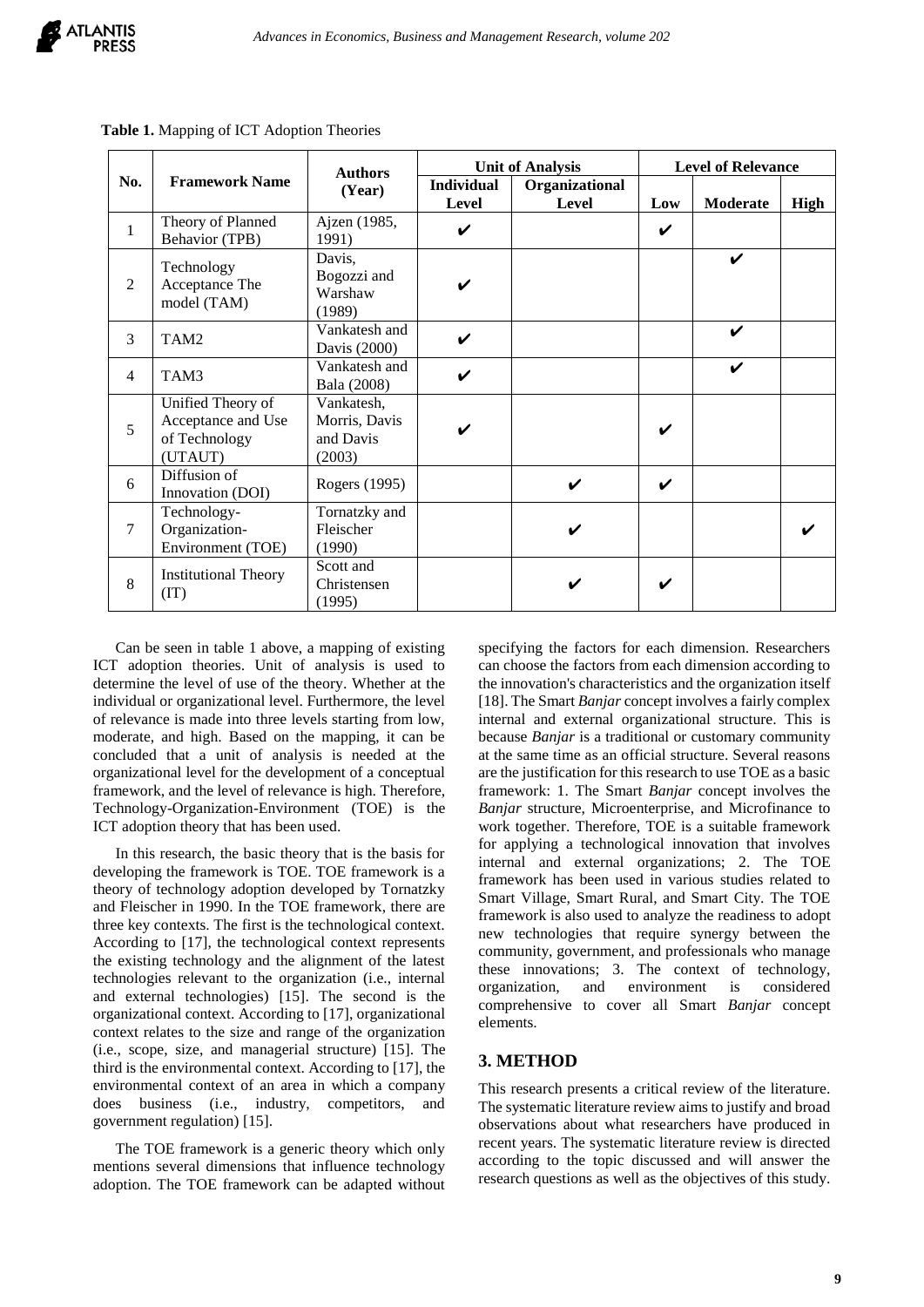With the systematic literature review, it is hoped that the reader more clearly sees the existing research gap. Thus, researchers will get the legitimacy of the contributions made in this study to the body of knowledge. A systematic literature review is carried out by exploring three aspects or elements based on the problem statements.

Searching for aspects or elements is carried out by searching for research articles in various databases. These databases include the IEEE, Ebscohost, Google Scholar, and ScienceDirect. Based on the search results, 28 studies related to aspects or elements of the Smart *Banjar* Concept were obtained. Below are the keywords and phrases used in searches.

| Concepts       | <b>Keyword or Phrases</b>              |  |  |  |  |
|----------------|----------------------------------------|--|--|--|--|
| The Banjar     | traditional Bale Banjar adat, Bale     |  |  |  |  |
|                | Banjar, socio-cultural existence,      |  |  |  |  |
|                | suka<br>duka.<br>Banjar                |  |  |  |  |
|                | customary sanctions, sanksi adat       |  |  |  |  |
| Micro          | IT adoption of microenterprise,        |  |  |  |  |
| Enterprise     | microenterprise, micro-enterprise,     |  |  |  |  |
|                | micro-entrepreneurs, small             |  |  |  |  |
|                | business, rural micro-enterprises,     |  |  |  |  |
|                | micro enterprise                       |  |  |  |  |
| Micro Finance  | micro finance, rural credit            |  |  |  |  |
|                | institution, microfinance, village     |  |  |  |  |
|                | credit union, village credit           |  |  |  |  |
|                | institution, microfinance              |  |  |  |  |
|                | management                             |  |  |  |  |
| The Banjar and | management<br>micro-business, economic |  |  |  |  |
| Micro          | contribution, local communities,       |  |  |  |  |
| Enterprise     | Bale Banjar, economics                 |  |  |  |  |
| Micro          | micro-enterprises, microfinance,       |  |  |  |  |
| Enterprise and | microcredit, microenterprise           |  |  |  |  |
| Micro Finance  | performance, BUMDesa,                  |  |  |  |  |
|                | microcredit schemes                    |  |  |  |  |
| Micro Finance  | harmonious culture, financial          |  |  |  |  |
| and The Banjar | performance, micro finance             |  |  |  |  |
|                | institution, cultural harmony,         |  |  |  |  |
|                | village credit institution, LPD        |  |  |  |  |
|                | Function                               |  |  |  |  |
|                |                                        |  |  |  |  |

**Table 2.** Keywords and Phrases

Sources:

Gantini and Hanan, 2016; Sawitri and Nugrahandika, 2017; Suwardani et al, 2018; Kurniawati, 2018; Widnyana, 2019; Winiasih et al, 2019; Khan et al, 2016; Huang et al, 2019; Anwar et al, 2019; Räisänen and Tuovinen, 2020; Sandberg and Håkansson 2020; Harefa, 2016; Agbola et al, 2017; Sadiartha, 2017; Sundarianingsih et al, 2018; Purnamawati and Adnyani, 2020; Leavell, 2010; Sari and Sri, 2017; Suryawati et al, 2018; Hameed et al, 2017; Tammili et al, 2017; Atmaja et al, 2018; Suprapto et al, 2019; Mustapa et al, 2019; Astawa et al, 2016; Astawa et al, 2016a; Sudemen and Anggriyani, 2017; Junaedi et al, 2019.

The search for research publications on the topics was carried out in the 2016-2020 range. The number of studies conducted on each topic and its intersect vary widely. The quality and substance of the relationship between previous research and the research that carried out are the basis for selecting the research used as a reference. Below is the suitability of the topics (aspects or elements) of the 28 reviewed research.

**Table 3.** Suitability of the Topics

|                                         | Concepts                |   |                                     |   |   |   |  |
|-----------------------------------------|-------------------------|---|-------------------------------------|---|---|---|--|
| Authors                                 | A                       | B | С                                   | D | E | F |  |
| Gantini<br>and<br>Hanan, 2016           | V                       |   |                                     |   |   |   |  |
| Sawitri<br>and<br>Nugrahandika,<br>2017 |                         |   |                                     |   |   |   |  |
| Suwardani<br>et<br>al., 2018            | V                       |   |                                     |   |   |   |  |
| Kurniawati,<br>2018                     | $\checkmark$            |   |                                     |   |   |   |  |
| Widnyana, 2019                          | $\overline{\mathbf{v}}$ |   |                                     |   |   |   |  |
| Winiasih et al.,<br>2019                | $\mathbf v$             |   |                                     |   |   |   |  |
| Khan et<br>al.,<br>2016                 |                         |   |                                     |   |   |   |  |
| Huang et<br>al.,<br>2019                |                         |   |                                     |   |   |   |  |
| Anwar et<br>al.,<br>2019                |                         |   |                                     |   |   |   |  |
| Räisänen<br>and<br>Tuovinen, 2020       |                         |   |                                     |   |   |   |  |
| Sandberg<br>and<br>Håkansson<br>2020    |                         |   |                                     |   |   |   |  |
| Harefa, 2016                            |                         |   |                                     |   |   |   |  |
| Agbola et al.,<br>2017                  |                         |   | $\overline{\mathbf{v}}$             |   |   |   |  |
| Sadiartha, 2017                         |                         |   |                                     |   |   |   |  |
| Sundarianingsih<br>et al, 2018          |                         |   | $\frac{\overline{v}}{\overline{v}}$ |   |   |   |  |
| Purnamawati<br>and Adnyani,<br>2020     |                         |   |                                     |   |   |   |  |
| Leavell, $2010$                         | V                       |   |                                     |   |   |   |  |
| Sari and Sri,<br>2017                   | V                       |   |                                     |   |   |   |  |
| Suryawati et al.,<br>2018               |                         |   |                                     |   |   |   |  |
| Hameed et al.,<br>2017                  |                         |   |                                     |   |   |   |  |
| Tammili et al.,<br>2017                 |                         | V |                                     |   | V |   |  |
| Atmaja<br>et<br>al.,<br>2018            |                         |   |                                     |   |   |   |  |
| Suprapto et al.,<br>2019                |                         |   |                                     |   |   |   |  |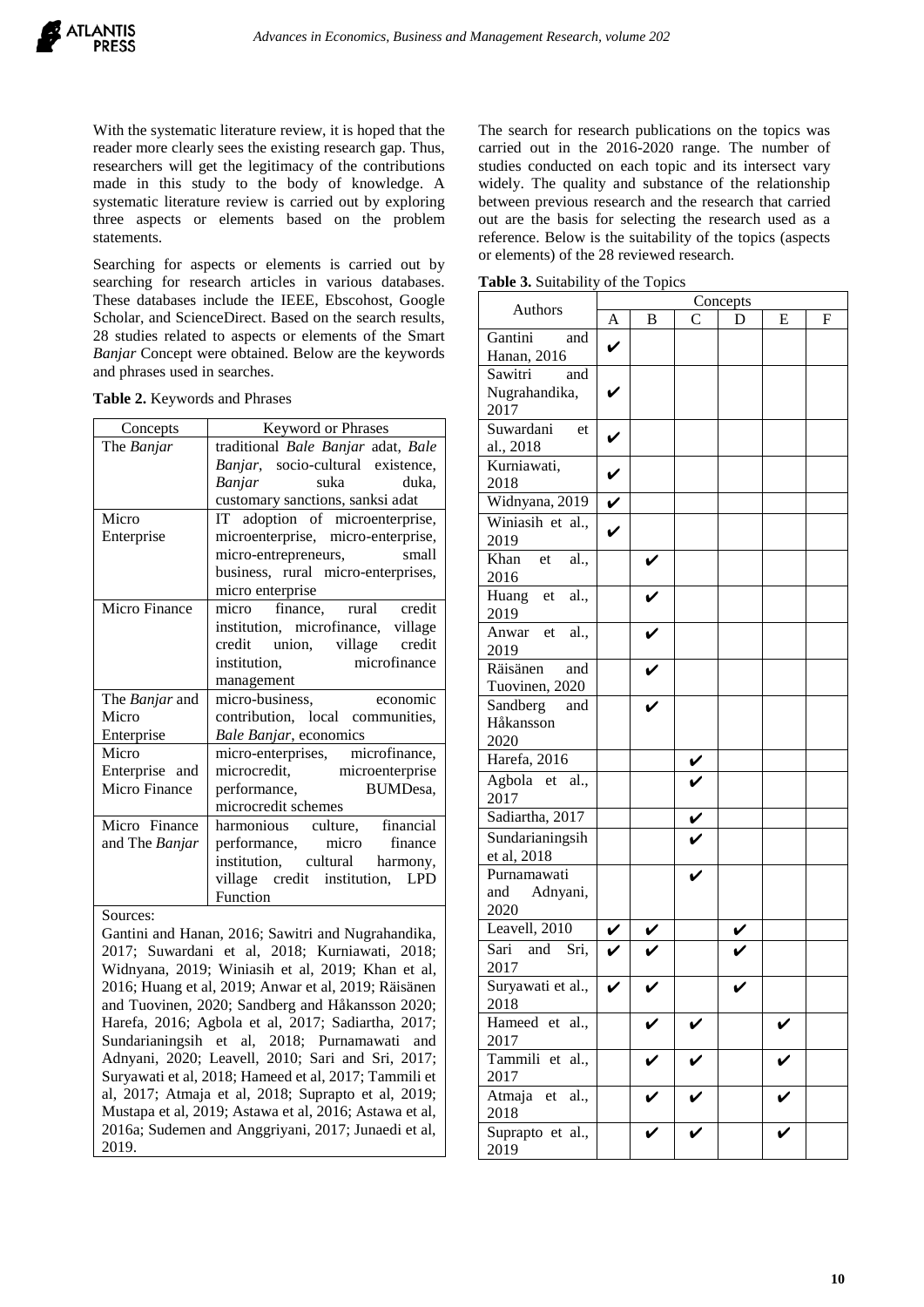| Authors                               | Concepts |   |   |   |   |   |  |
|---------------------------------------|----------|---|---|---|---|---|--|
|                                       | A        | B | C | D | Е | F |  |
| Mustapa et al.,                       |          | ✔ | V |   | ✔ |   |  |
| 2019                                  |          |   |   |   |   |   |  |
| Astawa et al.,<br>2016                |          |   |   |   |   |   |  |
| Astawa et al.,<br>2016a               |          |   |   |   |   |   |  |
| Sudemen<br>and<br>Anggriyani,<br>2017 |          |   |   |   |   |   |  |
| Junaedi et al.,<br>2019               | ✓        |   |   |   |   |   |  |
|                                       |          |   |   |   |   |   |  |

Concepts:

- A: The *Banjar*
- B: Micro Enterprise
- C: Micro Finance
- D: The *Banjar* and Micro Enterprise
- E: Micro Enterprise and Micro Finance
- F: Micro Finance and The *Banjar*

Those three aspects or elements are researched and studied. The search was carried out more deeply in the research that intersected with the topics of The *Banjar* and Micro Enterprise (B&ME), Micro Enterprise and Micro Finance (ME&MF), and also Micro Finance and The *Banjar* (B&MF). A search has been carried out, so it has been found that no research (very limited) intersects the three topics directly. It is the novelty of this research to form the synergy of Microenterprise, Microfinance, and The *Banjar* into a Smart *Banjar* Concept. Below are the areas of the systematic literature review on the Smart *Banjar* Concept.



**Figure 1** Systematic Literature Review Areas

# **4. RESULT AND DISCUSSION**

*Banjar* is a social structure as well as a government structure that only exists in Bali. Although only in Bali, this local wisdom is well known in foreign countries. The *Banjar* is believed to be an ancestral heritage that can maintain traditions and adapt from time to time. *Banjar*'s continuity and the people's empowerment can be done by carrying out a smart concept. Currently, existing research tends to develop Smart City and Smart Village. However, no research has developed the Smart *Banjar* concept. Smart City's concept can be applied on a smaller or larger scale, provided a community must be served [19]. According to [19], the application of a smart concept can be started from the smallest scope, namely Smart Village, then Smart District, Smart City, up to the largest scope, namely the Country. Based on this, it is deemed necessary to initiate the development of a smart concept to serve the smallest social community in Bali, namely *Banjar*. The conceptual framework of Smart *Banjar* will be explained in three contexts as follows.

## *4.1. Technology Context*

The synergy of the *Banjar*, Microenterprise, and Microfinance elements will be realized effectively and efficiently with ICT adoption support. Essential services and local economic potential-based services can be developed and optimize with ICT services. In order for these services to run optimally, it is necessary to develop an ICT infrastructure from the user and service provider levels. The ICT mastery for the community as users and service providers as operators need to be improved continuously. The components required are the internet network and electrical reliability. Based on this, ICT literacy is important for successfully adopting ICT in the Smart *Banjar* concept. The components needed are internet users, ICT used, digital device ownership, and strategic guidelines. The overall elements above are the technological context of Smart *Banjar* Version 1.0.



**Figure 2** Technology Context of The Smart *Banjar* Version 1.0

#### *4.2. Organization Context*

The *Banjar* institutions at the government level are under the village government. The policies needed to collaborate between *Banjar* can be carried out directly at the village level. Accordingly, the organizational context of Smart Rural's concept adapted and adjusted to Smart *Banjar*'s concept. In one village there are several *Banjar*. The village government will oversee several *Banjar* in their area. Within a *Banjar*, various community-owned businesses (including village-owned or *Banjar*-owned) are classified as microenterprises. Microfinance will support the funding, in this case, LPD or village-owned cooperatives, *Banjar*, or community. All of these elements will work together to fulfill daily needs and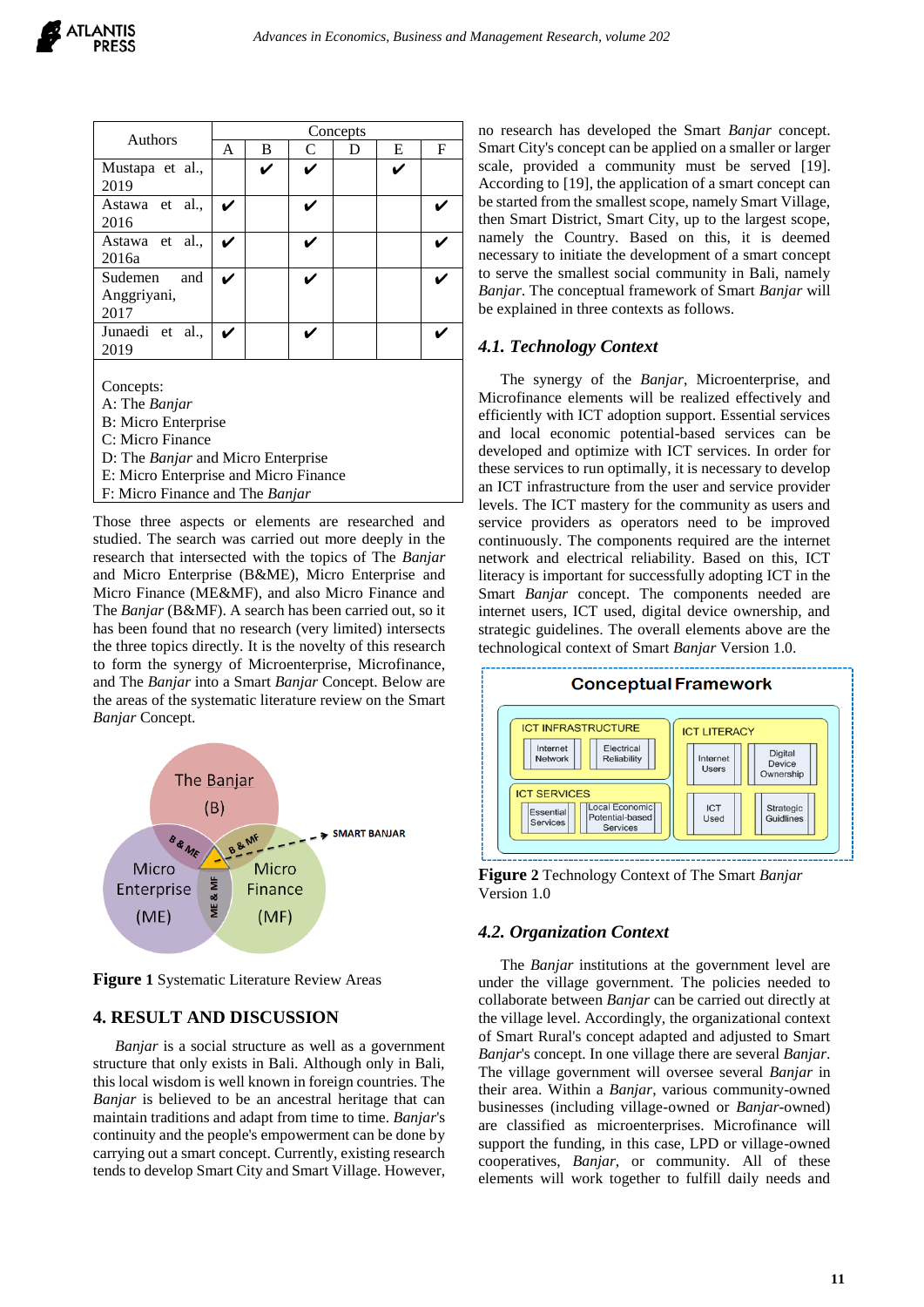

improve community welfare. The overall elements above are the organizational context of the Smart *Banjar* Version 1.0.



**Figure 3** Organization Context of The Smart *Banjar*  Version 1.0

#### *4.3. Environment Context*

The advisory board is the environmental context of the Smart *Banjar* 1.0. The advisory board is an institution formed to minimize obstacles in implementing Smart *Banjar*. The advisory board will collaborate and provide the necessary support. The advisory board is an external environment that plays a role in giving advice.

The advisory board consists of: 1.Village deliberation agency (VDA) is a parliamentary institution at the village level. This institution is a representation of the villagers as a liaison in conveying aspirations. VDA will ensure that the implementation of village development runs well and democratically; 2.Central & local government is a government agency at every level. The role of this institution is in the related regulations and policies; 3.Customary institutions are institutions at the Village and *Banjar* levels. The role of this institution is to adjust related regulations and policies to suit local wisdom and support the Smart *Banjar* concept; 4. The nongovernment organization is an institution that assists in monitoring and implementing the Smart *Banjar* concept; 5. Research institutions are institutions that can review the sustainability of the application of the Smart *Banjar* concept. These institutions can develop related programs and provide information and knowledge to support the successful application of sustainable concepts; 6. Educational institutions are institutions that will assist in the development of quality human resources.



**Figure 4** Environment Context of The Smart *Banjar* 1.0

#### **5. CONCLUSION**

A systematic literature review has been carried out. Although the Smart *Banjar* concept is a concept that has never existed, it can fundamentally refer to the Smart Village and Smart Rural concepts in Indonesia. In terms of social and governmental structures, *Banjar*is under the village. The Smart *Banjar* concept version 1.0 adapts the research [19]–[23]. In this Smart *Banjar* concept, ICT adoption is part of the concept. TOE is a technology adoption framework used as the basis for developing a framework in this research. The Smart *Banjar* concept version 1.0 has three contexts. The first is the technological context. In the context of technology, there are three entities. The first entity is ICT Infrastructure which has two components, namely Internet Network and Electrical Reliability. The second entity is ICT Services, which has two components: Essential Services and Local Economic Potential-based Services. The third entity is ICT Literacy, which has four components: Internet Users, ICT Used, Digital Device Ownership, and Strategic Guidelines. In the organizational context, there is a Village Government that covers all *Banjar* within its jurisdiction. The microenterprises and microfinance in each *Banjar* and Village work together to achieve the Smart *Banjar* goal. In the context of the environment, an Advisory Board is formed, which will play an active role in formulating policies that will encourage good governance. The advisory board consists of village deliberation agencies, central & local governments, customary institutions, non-government organizations, research institutions, and educational institutions.

#### **REFERENCES**

- [1] Indonesia.go.id, "Pemerintah Provinsi," *Indonesia.go.id*, 2017. [Online]. Available: https://www.indonesia.go.id/province.
- [2] I. G. Parimartha, *Silang Pandang Desa Adat dan Desa Dinas di Bali*. Denpasar: Udayana University Press, 2013.
- [3] I. W. Suasnawa, I. M. S. A. Jaya, and I. B. K. Sugirianta, "PKM PENGELOLAAN KEUANGAN BANJAR ADAT DI DESA SANGEH , PROVINSI BALI," *J. BHAKTI PERSADA*, vol. 4, no. 2, pp. 65–75, 2018.
- [4] N. P. Suwardani, W. Paramartha, and I. G. A. Suasthi, "BALE BANJAR AND ITS IMPLICATIONS ON THE EXISTENCE OF BALI SOCIOCULTURAL COMMUNITIES," in *PROCEEDING BOOK INTERNATIONAL SEMINAR ON TOLERANCE AND PLURALISM IN SOUTHEAST ASIA THE FACULTY OF RELIGIOUS AND CULTURAL SCIENCE*, 2018, pp. 83–90.
- [5] A. A. N. A. Sanjaya and I. N. H. Juliarthana, "Pemanfaatan Bale Banjar Sebagai Ruang Kreativitas Anak Muda Di Kota Denpasar," *J.*